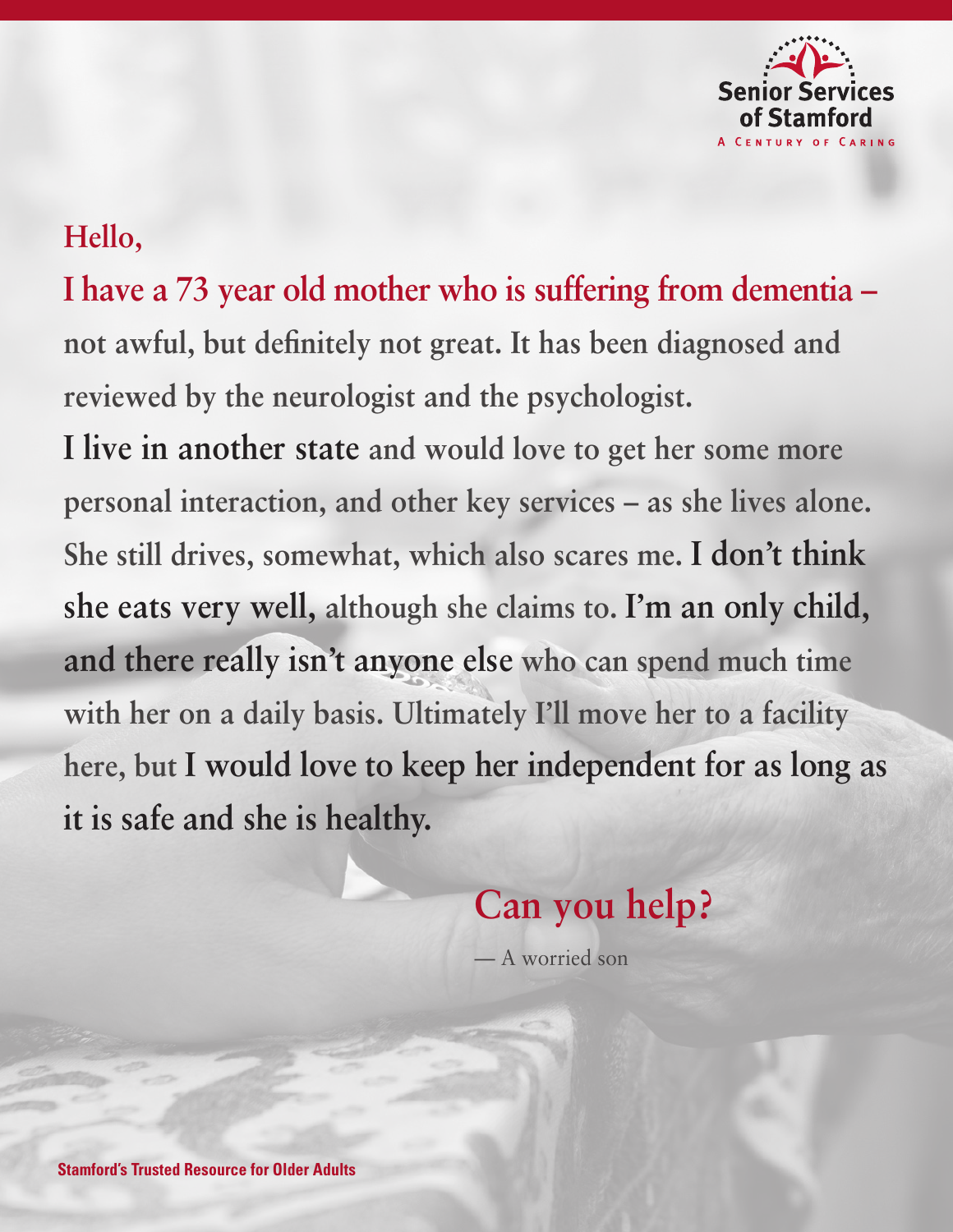## **The answer is Yes...**

### **We are able to respond to the wide ranging challenges facing our older residents and their families, because of donors like you.**

This year with your support we can:

- Prevent homelessness among the elderly
- Reduce evictions and foreclosures
- Provide home delivered meals
- Help seniors find affordable housing
- Drive people to medical appointments
- Fund prescriptions to help manage chronic illness
- Improve quality of life and support good health

Your contribution can help someone through a short term crisis while giving them peace of mind to get back on track. And, with your support, we can help people like the worried son who reached out, to come up with a plan to keep his mother safe and independent for as long as possible. Families trust us to provide the information they need to ensure that their parents or relatives, whether they are 10 or 10,000 miles away, remain safe and healthy while living at home.

Since 1908, our mission has been to help meet the needs of seniors from all walks of life in the greater Stamford area in a spirit of personal caring and concern. In cooperation with other organizations and agencies, we strive to enable seniors to live more secure, independent and fulfilled lives.

**FY 2013 – 2014**

**Our Response with Financial Assistance** 

## **Transportation \$1,999 Home Care \$57,319 Medical / Dental \$66,611 Utilities \$68,958 Housing \$143,112**

**Total Assistance \$337,999**

### **Consultation, Referrals, Benefits Eligibility, Administrative Support**

Our staff works closely with clients to support them through a specific life event, or to develop a comprehensive plan, coordinated with a network of agencies and professionals to create a safety net and solutions.

### **Emergency Financial Assistance**

We assess family and individual needs to help plan ahead, while offering short-term, financial aid for at-risk seniors who may face eviction or foreclosure; to prevent shut off of utilities or heating services and to provide needed funds for health, safety and quality of life services.

### **Medical Transportation**

This round-trip service ensures that seniors can get to medical and dental appointments to maintain good health and manage chronic conditions. The service is provided within Stamford for ambulatory residents.

### **Counseling and Outreach**

When a life event makes decision making difficult, help is available to support older residents review options and make considered choices for themselves and family members. We also host weekly outreach meetings at senior residences.

### **Aging Information Resource Center**

We are a network partner in the nationwide effort to provide a single point of entry for older adults, persons with disabilities, family and care takers to provide access to services and support.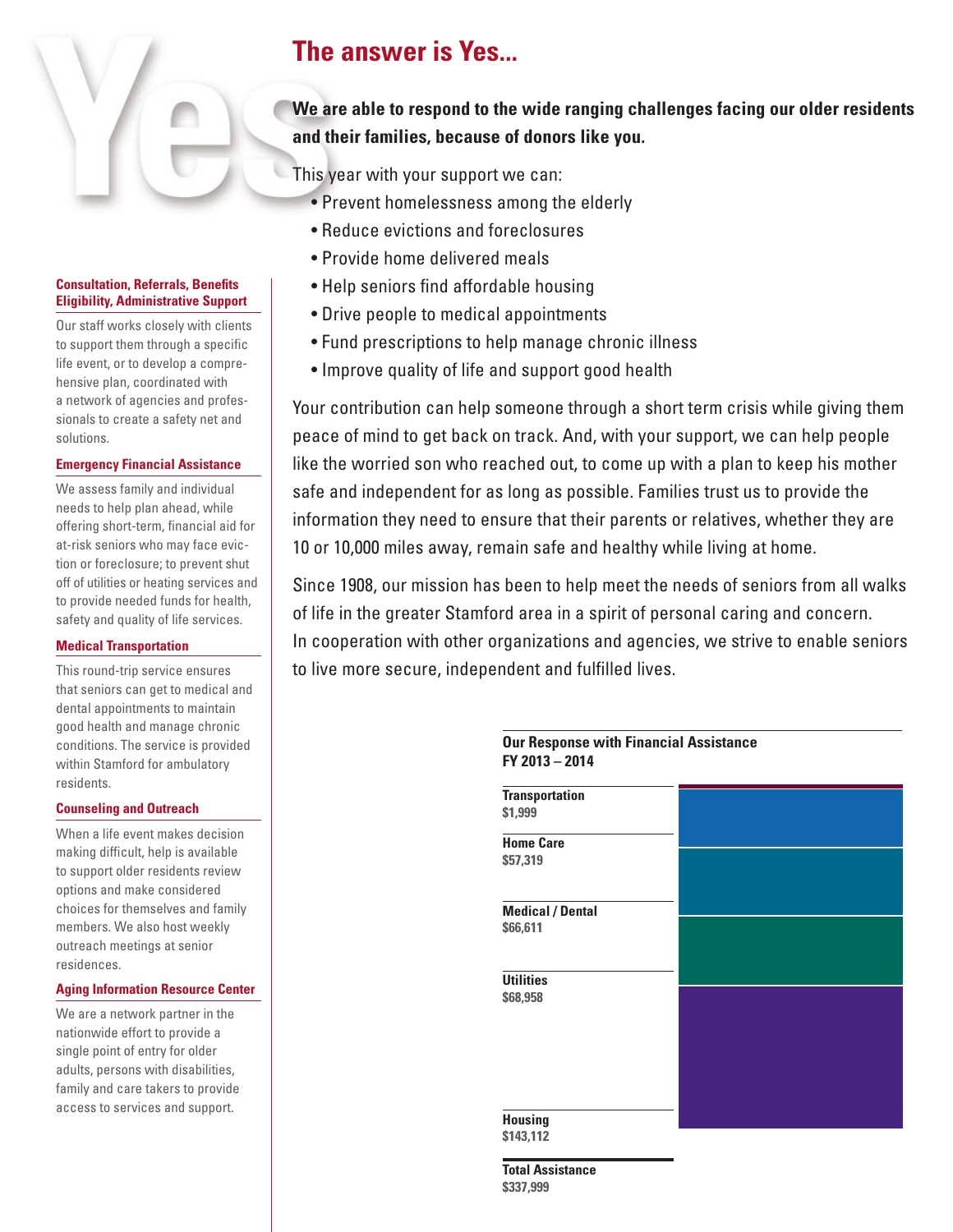

**Eric Francis** is 90 years old. He is hearing impaired and was in need of help with applications for senior housing and transportation to medical appointments. We provided assistance with his hearing aids, housing applications and now drive him to his medical appointments. We regularly check in with senior housing sites where he is waitlisted. He is in good health, and says his quality of life is greatly improved with his hearing aids.

### **Mr. A**

A homeless 75 year old veteran, he was afraid of going to the shelter and was living in his car when he came to us. After he lost his job as a mechanic, he spent his retirement savings on rent. He needed a place to live, and help storing his life's possessions. We provided temporary housing, paid for storage and moving expenses, and collaborated with other agencies to assist him through this transition. Mr. A is now safe; living in an affordable place and volunteering to help others.

### **Mrs. B**

When her husband died suddenly of a heart attack, she lost the love of her life and the ability to pay the household expenses. Now alone, she simply could not face selling the family home, and needed time to adjust to her new circumstances. We helped with funeral expenses, senior housing applications and provided guidance and financial support so she could have a little time to make very difficult choices.

**75% of older adults receiving assistance for prescriptions say they would have to skip a dose without our financial support.**

**50/50 The choice between buying food and paying for prescriptions was evenly mixed — an impossible choice that no one should have to make.** 



**One hundred percent of your donations go directly to the needs of our clients.**